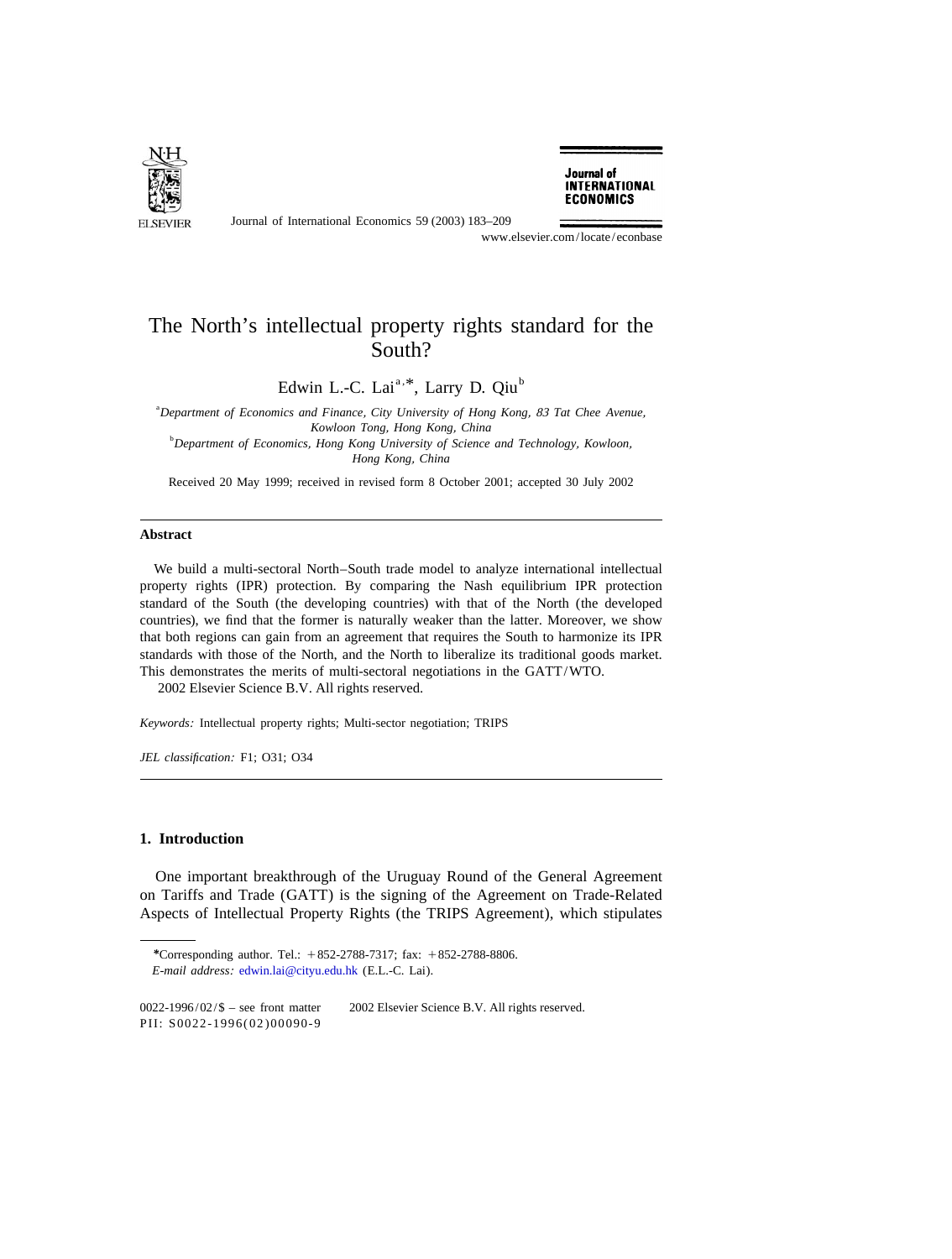that all members adopt a set of universal minimum standards on intellectual property rights (IPR) protection.<sup>1</sup> According to many observers (e.g., Reichman, 1995), most of the terms of the agreement are based on the prevailing standards in developed countries (the North) at the time of the negotiation. The major consequence is that developing countries (the South) have to strengthen substantially the legal protection of IPR. Based on this observation, it is often argued that the agreement 'forces' the South to harmonize its IPR standards with those of the North.

The TRIPS Agreement has raised several questions. For example, has the South been doing too little to protect IPR (from the South's and the global welfare points of view)? What are the welfare consequences, for the South, the North and the world, from strengthening IPR protection in the South? From the global welfare point of view, does the South protect too much if it adopts the North's IPR standard? How can we make the TRIPS Agreement compatible with the South's incentive? Answers to these questions would help us address other important issues as well. For example, if raising the South's IPR standard improves the world's welfare, then the TRIPS can potentially make all regions better off. This paper deals with the above questions and issues.

We build a model with two regions in the world, the North and the South, which trade two types of goods, differentiated products and traditional products. Innovation and imitation are carried out in the differentiated-products sectors of both regions. We assume that the North and the South adopted their respective Nash equilibrium IPR standards before the TRIPS was put in place, and the TRIPS Agreement requires both regions to adopt the pre-TRIPS IPR standard of the North as a minimum standard. The cost–benefit analysis we adopt is not fundamentally different from Nordhaus's (1969) classical work in which he calculates the optimal patent length. Like his analysis, our optimal IPR protection strikes an optimal balance between the gains from increased R&D efforts and the deadweight losses resulting from the prolonged monopoly power of the innovators. Based on our analysis, we find that the South's equilibrium IPR standard is naturally not as strong as that of the North. Moreover, it is globally welfare-improving for the South to raise its IPR standard to harmonize with the North's pre-TRIPS level. The major effects of the TRIPS are: the South's consumers lose by paying higher prices, the North's producers gain higher profits, but all consumers gain from a larger variety of goods. On balance, the South's welfare decreases, the North's increases, but the total welfare of the two regions rises, because of the existence of a positive inter-regional externality. The externality arises because an increase in a region's IPR protection raises the profits of firms and enlarges the product variety in another region without raising the deadweight loss in the latter. However, an agreement that requires the South to raise its IPR standard without compensation

<sup>&</sup>lt;sup>1</sup>See UNCTAD (1997) and Maskus (1998, 2000) for more about the TRIPS Agreement and related issues.